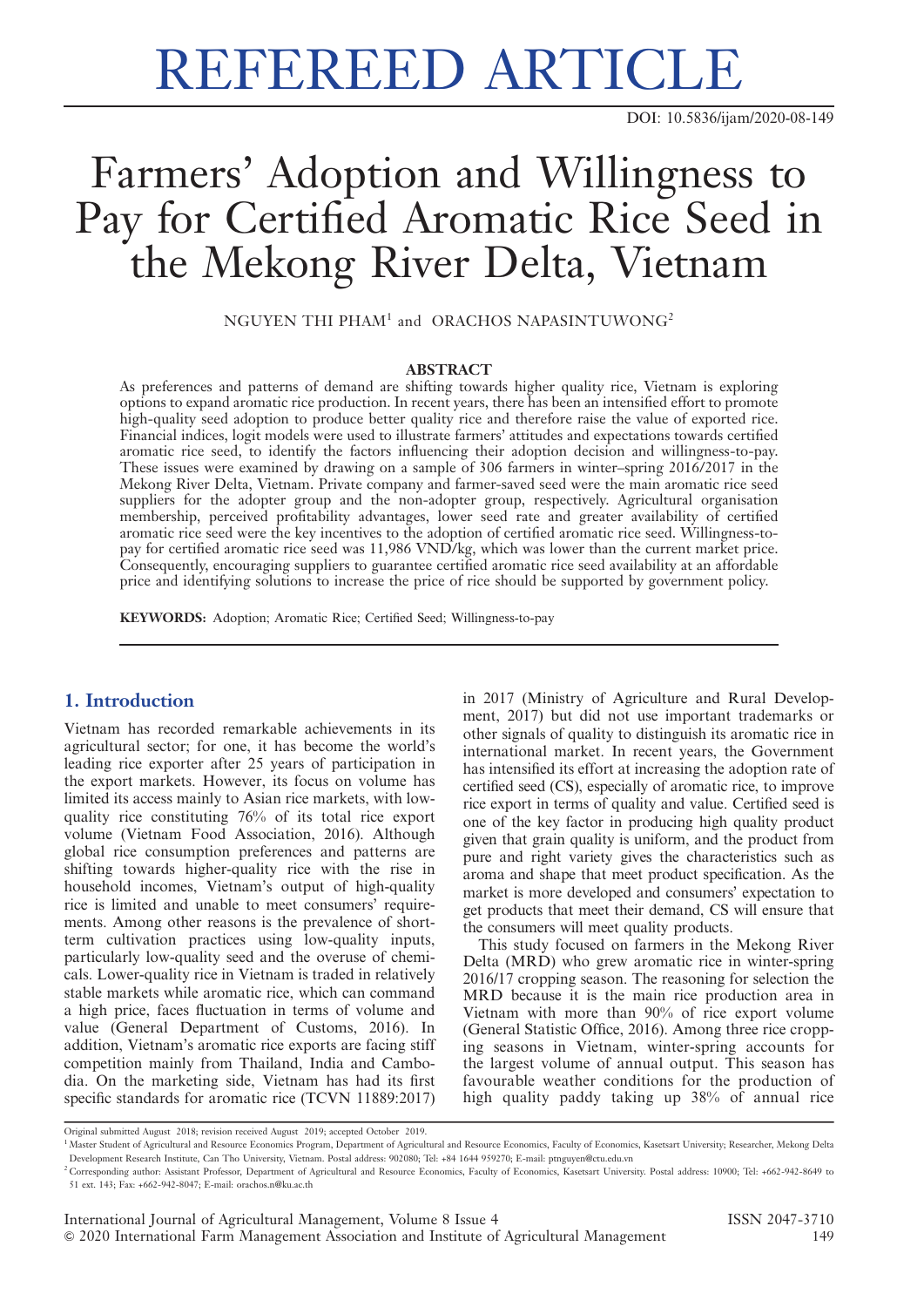production in the MRD (General Statistic Office, 2017), and is selected for this study. The aromatic rice varieties covered in this study are Jasmine 85, RVT and Nang Hoa 9, which are classified under the Vietnam National Standard on Aromatic Milled Rice (Ministry of Agriculture and Rural Development, 2017). These are also the main aromatic varieties planted in the MRD (Vietnam Food Association, 2016). They have suitable traits for the diverse natural conditions in the MRD, are high-yielding and tolerant to diseases.

The Vietnam Seed Ordinance categorizes seed into four levels, namely breeder seed, pre-basic seed, basic seed and certified seed, classified from highest to lowest grades (National Assembly Standing Committee, 2004). Lower level seed must be propagated from upper-level seed according to the guidelines stipulated by the Ministry of Agriculture and Rural Development (MARD). All Vietnamese and international entities that conduct research, select and breed new plant varieties and produce the seed in the territory of Vietnam are required to meet quality standards prescribed under the National Technical Regulation on Seed Quality of Rice for each seed level (Ministry of Agriculture and Rural Development, 2011). Based on this standard, certified rice seed must meet germination rate  $\geq 80\%$ , foreign matterials e.g. straw, sand, etc.  $\leq 1\%$ , weed grain  $\leq 10$  grain/kg, moisture content  $\leq 13.5\%$  and genetic purity or percentage of other variety seed  $\leq 0.3\%$ .

MARD's Department of Crop and Department of Agriculture and Rural Development have responsibilities to test and certify seeds and provide certified seeds through Seed Centres. Consequently, all commercial seeds must be certified by seed centres or organizations authorized by MARD. In the MRD, there are five certification bodies authorized to certify rice seed, namely Southern Seed Centre for Varieties and Crop Products (under the Department of Crop), Southern Seed Corporation, Kien Giang Agriculture, Forestry and Fishery Breeding Centre, Cuu Long Rice Research Institute, and An Giang Plant Protection Joint Stock Company (Loc Troi Company). The last one is the only private entity.

The MARD classifies seed production into two systems: formal and informal. In the formal system, research institutes and universities breed, release new variety, provide genetic materials and provide assistance – in techniques and methods – in varietal tests. Seed centres and extension centres play an important role in training farmers, monitoring, evaluating, certifying and testing new varieties, and marketing seeds. Private companies are the main stakeholder in contract farming with seed growers, grain production and collecting the paddy for the export market. In Vietnam, the informal seed system is also known as ''farm-saved seed system'' by the Decision-35/ 2008 (Ministry of Agriculture and Rural Development, 2008). This decision was to legalize and promote individual farmers, farmers' groups, seed clubs and cooperatives for breeding and selecting varieties, producing seed for household use, and exchanging and supplying seed at the district level. Among stakeholders in the informal system, seed clubs have made a significant contribution to multiplying, producing and marketing seeds within the community (Tin *et al.*, 2011). Despite many benefits, there remain several constraints for farmers to use certified aromatic rice seed (CARS). These include non-surpassing seed quality, limited supply sources, farmers' own habits of keeping seed and the high price of CS. In line with the goals increasing and sustaining the production of high quality aromatic rice quality and increasing export values for aromatic rice in the MRD, this study aims at 1) identifying factors affecting CARS adoption and 2) determining farmers' willingness to pay (WTP) for CARS.

#### 2. Materials and Methods

#### Adoption decision model

In the MRD during the winter-spring season, which is the main cropping season for quality rice, farmers generally use only one type of seed. Thus, the adoption decision can be classified into two choices, adopt and non-adopt CARS. The CARS adoption decision can be observed as a binary random variable; thus, the binary choice models are supposed to determine farmers' adoption decision. In previous studies, the logistic and probit models have been widely used to analyze factors affecting adoption of improved technology (Thu, 2014; Tin et al., 2011; Dung et al., 2015; Feleke and Zegeye, 2006). With the cumulative distribution assumption of  $\varepsilon_n$  being the logistic form then the binomial logit model is established. These studies report that the demographic characteristics (including age, education level, family size and sex) have a significant influence on adoption of improved varieties. Several other studies have also applied the same model to determine socio-economic characteristics (farm size, off-farm activities and livestock owned) and institutional characteristics (extension services, access to credit, membership in farmers' organization/group, contract farming), which affect the uptake of technology (Gregory et al., 2013; Okello et al., 2016; Udimal et al., 2017; Feleke and Zegeye, 2006).

Farmers' preferences regarding new technology play an important role in adoption (Trang and Napasintuwong, 2016; Ghimire et al., 2015). Based on consumer behaviour, when farmers decide to adopt improved or new technology, they expect to receive higher benefits compared to those associated with their existing situation (Ghimire et al., 2015). Rogers (2005) suggested that perceived advantage is one of the key factors influencing the adoption of technology. Many farmers still do not perceive substantial price differences between rice produced using uncertified and CS, even as CS is generally more expensive; this became the main constraint to CS adoption (Thu, 2014). Farmers who are informed about the marketability and higher prices of products from CS tend to adopt it faster than non-informed farmers. Farmers' expectations of potential yield also play a fundamental role in adopting a given variety (Langyintuo and Mekuria, 2008). If farmers perceive higher yield potential from a given variety or new technology than from the existing variety, the probability of adoption increases.

Random utility theory is often applied to indicate an individual's decision regarding the choice of an alternative that maximizes the perceived utility in adopting a technology (Train, 2009). However, the utility cannot be directly observed, as it is composed of a deterministic component, which can be expressed in terms of individual characteristics and a stochastic error term  $(\varepsilon)$ . The utility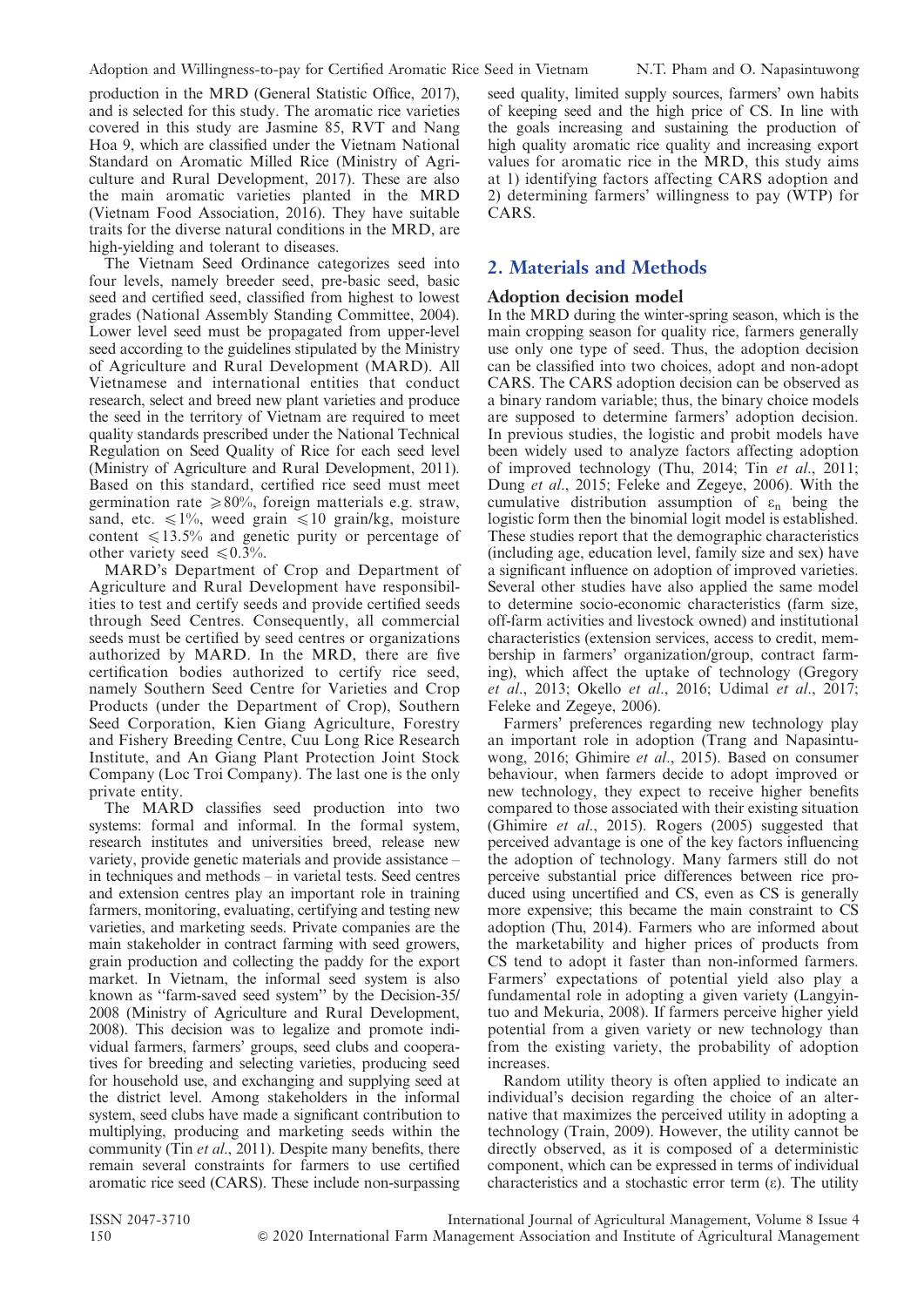N.T. Pham and O. Napasintuwong Adoption and Willingness-to-pay for Certified Aromatic Rice Seed in Vietnam

can be written as a linear random utility model, as in equation (1):

$$
U_i = \beta_i X_i + \epsilon_i \tag{1}
$$

Where  $\beta_i$  are the parameters and  $X_i$  is the vector of individual characteristics.

We denote the utility of the individual adoption by  $U_{iA}$  and the utility of non-adoption by  $U_{iN}$  (equation 2):

$$
U_{iA} = \beta_{iA} X_i + \varepsilon_{iA} \text{ and } U_{iN} = \beta_{iN} X_i + \varepsilon_{iN} \qquad (2)
$$

Where the individual will adopt if  $U_{iA} > U_{iN}$  and will not adopt if  $U_{iA} \leq U_{iN}$ . The difference between the utility of adopters and non-adopters of CARS is called y\* (equation 3):

$$
y^* = U_{iA} - U_{iN} = (\beta_{iA}X_i + \varepsilon_{iA}) - (\beta_{iN}X_i + \varepsilon_{iN})
$$
  
= 
$$
(\beta_{iA} - \beta_{iN})X_i + (\varepsilon_{iA} - \varepsilon_{iN}) = \beta X_i + \varepsilon
$$
 (3)

We cannot observe net utility, only whether it is made or not. Therefore, the observation is:

$$
y = 1
$$
 if  $y^* > 0$ ,  $y = 0$  if  $y^* \le 0$ 

Pr  $(y = 1)$  = Prob  $(y^* > 0)$  = Prob  $(\beta X_i + \epsilon > 0)$ =Prob  $(\epsilon > -\beta X_i)$ 

If  $\varepsilon$  is assumed to have a symmetric distribution, then:

Prob  $(\epsilon > -\beta X_i)$  = Prob  $(\epsilon < \beta X_i)$  = F( $\beta X_i$ )

Hence, equation (4):

$$
Prob (y = 1 | X) = F(X, \beta) \text{ and }
$$

$$
Prob (y = 0|X) = 1 - F(X, \beta)
$$
 (4)

Where F(.) is the cumulative distribution function of the random variable, e.

In this study, assume that the cumulative distribution of  $\varepsilon$  is the logistic form, then equation (5):

$$
\text{Prob}\left(y = 1 | X\right) = \frac{\exp(\beta X_i)}{1 + \exp(\beta X_i)} = \wedge (\beta X_i) \qquad (5)
$$

Where  $\Lambda$ (.) indicates the logistic cumulative distribution function.

#### Marginal Effect

The marginal effect of a predictor is defined as the partial derivative of the event probability with respect to the predictor of interest. A more direct measure is the change in predicted probability for a unit change in the predictor.

The probability model is a regression: Prob  $(y|X)$  =  $F(BX_i)$ 

For the logistic distribution, the marginal effect is:

$$
\frac{\text{Prob}(y=1|\mathbf{X})}{\partial \mathbf{X}} = \wedge (\beta \mathbf{X}_i) [1 - \wedge (\beta \mathbf{X}_i)]. \beta \qquad (6)
$$

The variables used in the adoption model are listed in Table 1.

In the MRD, farmers who grow aromatic rice for commercial reasons were hypothesized to adopt CS. There were several government programs promoting the production of aromatic rice in place of normal lower quality rice. At the same time, rice exporting companies also initiated the contracts with farmers to obtain specific varieties and quality of rice; these companies often provide CS to farmers. Thus, farmers' contracts with millers or exporters were hypothesised to be one of the factors affecting the CS adoption. Furthermore, large field model in Vietnam was launched in the MRD in 2010 (Thang et al., 2017). The model is also known as small farms large field. The aim of large field model was

|  |  | <b>Table 1:</b> Variables in the logistic model |  |  |  |
|--|--|-------------------------------------------------|--|--|--|
|--|--|-------------------------------------------------|--|--|--|

| Context                   | <b>Description</b>                                                                                                                                                                                                                                                                                                                                                      |
|---------------------------|-------------------------------------------------------------------------------------------------------------------------------------------------------------------------------------------------------------------------------------------------------------------------------------------------------------------------------------------------------------------------|
| Dependent variable        | 1= use certified aromatic rice seed, provided by a formal seed system that has met quality<br>standards required by National Technical Regulation on Seed Quality of Rice;<br>$0 =$ use uncertified aromatic rice seed, provided by an informal seed system<br>that has not met quality standards required by National Technical Regulation<br>on Seed Quality of Rice. |
| Independent variables     |                                                                                                                                                                                                                                                                                                                                                                         |
| Age                       | Age of the household head (years)                                                                                                                                                                                                                                                                                                                                       |
| Education                 | Schooling of household head (years)                                                                                                                                                                                                                                                                                                                                     |
| Labour                    | Number of family members working on rice farming (persons)                                                                                                                                                                                                                                                                                                              |
| Aromatic rice experience  | Number of years growing aromatic rice (years)                                                                                                                                                                                                                                                                                                                           |
| Cooperative               | Farmer's membership in a cooperative (1: yes, 0: no)                                                                                                                                                                                                                                                                                                                    |
| Large Farm Field          | Farmer's large farm field membership (1: yes, 0: no)                                                                                                                                                                                                                                                                                                                    |
| Contract                  | Farmer participates in company contract (1: yes, 0: no)                                                                                                                                                                                                                                                                                                                 |
| Availability of CARS      | Availability of certified aromatic rice seed in the last three years                                                                                                                                                                                                                                                                                                    |
|                           | (1: always, 0: otherwise)                                                                                                                                                                                                                                                                                                                                               |
| Afford to purchase CARS   | Farmer could afford to purchase enough certified aromatic rice seed                                                                                                                                                                                                                                                                                                     |
|                           | for the total aromatic rice cultivation area in the last three years                                                                                                                                                                                                                                                                                                    |
|                           | (1: always, 0: otherwise)                                                                                                                                                                                                                                                                                                                                               |
| Area<br>Seed rate         | Size of aromatic rice plot (ha)                                                                                                                                                                                                                                                                                                                                         |
|                           | Amount of aromatic rice seed used (kg/ha)                                                                                                                                                                                                                                                                                                                               |
| Perception of profit      | Farmer perceives profit from using certified seed is higher than that from<br>using uncertified seed ( $1 =$ agree, $0 =$ otherwise)                                                                                                                                                                                                                                    |
| Perception of purity      | Farmer perceives purity of certified seed is higher than that of uncertified                                                                                                                                                                                                                                                                                            |
|                           | seed $(1 = aqree, 0 = otherwise)$                                                                                                                                                                                                                                                                                                                                       |
| Perception of germination | Farmer perceives germination of certified seed is higher than that of uncertified<br>seed $(1 = \text{agree}, 0 = \text{otherwise})$                                                                                                                                                                                                                                    |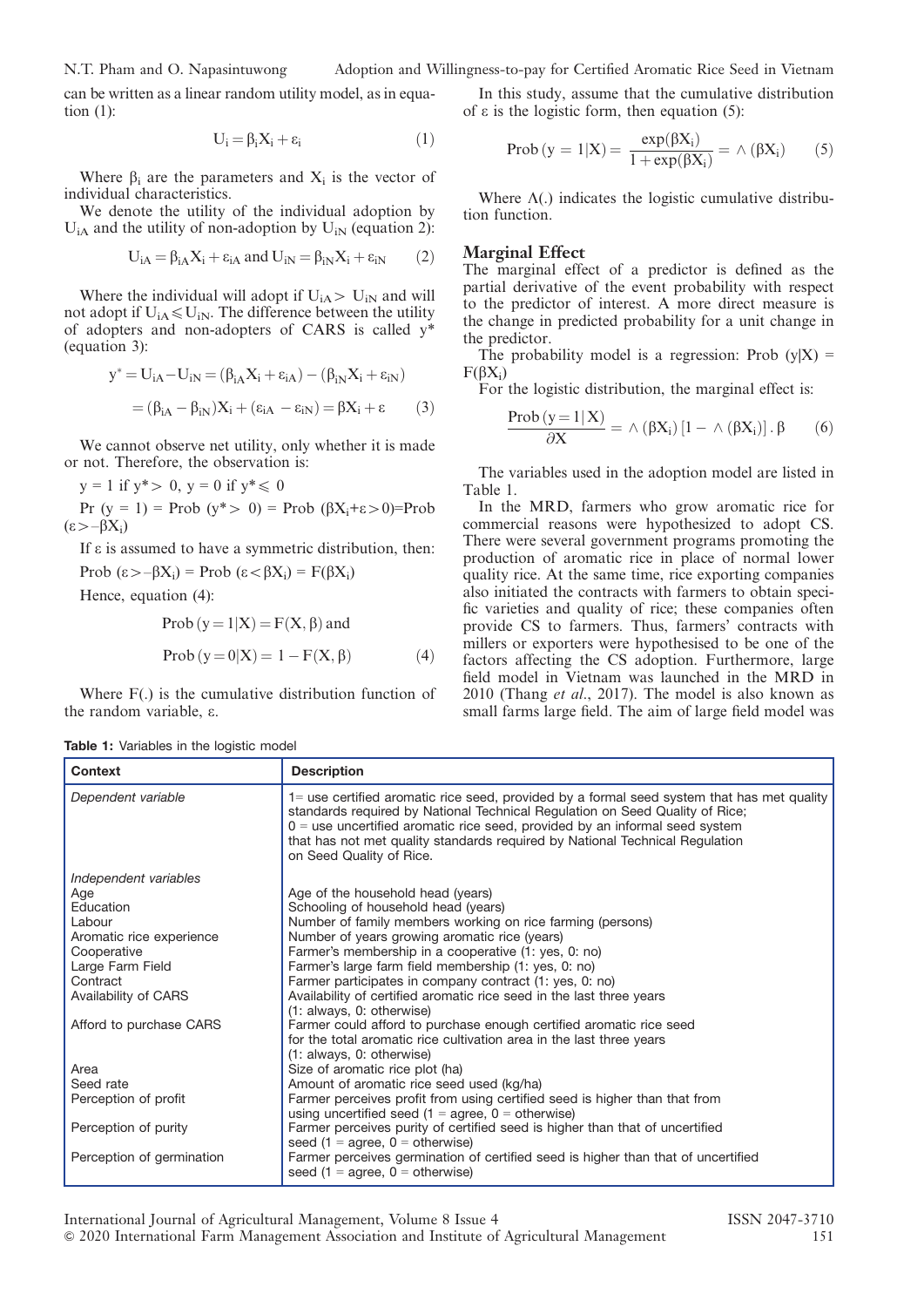to established high quality rice production and was an important policy in promoting the application of new agricultural technologies. Although generally there is no specific size of farm to be considered ''large'' under this model, large field model supports the development of commodities associations, and cooperation between enterprises, research scientists, and farmers (Thang et al., 2017). Along with the large field model, participation in agricultural cooperatives also play significant role in input procurement including quality seed.

Farmers' access to seed such as availability of CARS, and their affordability to purchase CARS in the last three years reflect whether their adoption is limited by seed system such as dissemination and pricing. That farmers' perceptions on CARS reflect their attitudes on aspects related to superiority and benefits of CARS was also hypothesised as having an influence on adoption.

Willingness to pay for certified aromatic rice seed One of the reasons that farmers did not adopt CARS could be the affordability or that the market price of CARS may be higher than their willingness to pay (WTP). Of the total 306 respondents, only farmers who did not adopt CARS in winter–spring 2016/17 (n=73) were selected to elicit their WTP for CARS in the next crop. In this study, the decision to adopt could be expressed in terms of WTP for CARS. Price of all certified and un-CARS in the market were obtained from websites of seed companies, quotations from seed centres and seed clubs, and from other secondary data sources to pre-test the ranges of WTP. The pre-test was conducted in September 2017. To ensure that the bid price to elicit the farmers' WTP is suitable, bid prices were based on the actual market prices of CARS during winter-spring  $2017/18$ . The hypothetical price bid  $P^*$  was set up between the un-CARS and CARS price in the market. The interviewer selected the reference aromatic rice variety (Jasmine 85, Nang Hoa 9 or RVT) based on the variety that is commonly grown in the province; to ensure that farmers understand the same variety, the characteristics and tolerance traits of the reference variety were explained. The actual average CARS price of Jasmine 85, Nang Hoa 9, and RVT was about 15,000 VND<sup>3</sup> /kg and that of the un-CARS price of the same varieties was about 8,500 VND/kg. The hypothetical bid price, P\*, was randomly drawn by the interviewer from tickets between the approximate market prices of certified (15,000 VND/kg) and un-CS (8,500 VND/kg) at 500 VND/kg interval and given to farmers. Each farmer was asked to elicit their WTP for CARS given a single bid price. ''If the price of CS of Jasmine 85 (or Nang Hoa 9 or RVT) in winter–spring 2017/18 is P\* VND/kg, are you willing to pay for CS of Jasmine 85 (or Nang Hoa 9 or RVT)?'' There are two possible responses.

$$
Y_i(Yes) = WTP \ge P^* \text{ and } Y_i(No) = WTP < P^* \quad (7)
$$

If the answer is Yes, it means the price farmers are WTP for CS of Jasmine 85 (or Nang Hoa 9 or RVT) was from the bid being asked for CARS price in the market.

If the answer is No, it means the price that farmers are WTP for CS of Jasmine 85 (or Nang Hoa 9 or RVT) was lower than the bid price being asked. This follow-up question was then asked: ''What specific maximum price are you willing to pay for CARS in winter–spring 2017/ 18?'' The response indicates the farmer's WTP. To check whether the information about CARS standard affect the WTP, the specified maximum price question was repeated after the interviewer had provided more information about CARS such as germination rate ( $\geq 80\%$ ), foreign materials ( $\leq 1\%$ ), weed grain ( $\leq 10$  grain/kg), moisture  $(\leq 13.5\%)$  and genetic purity or percentage of other variety seed  $(\leq 0.3\%)$  based on the standard of National Technical Regulation on Seed Quality of Rice.

#### Data collection and sampling

A farm survey of 306 farmers growing aromatic rice was conducted in the MRD using face-to-face interviews and a multi-stage random sampling procedure in winter– spring 2016/17. In the first stage, from the total area of 381,386 ha in the 13 provinces in the MRD, the provinces with the highest adoption rate of each of the aromatic rice varieties in winter–spring 2016/17 were selected, namely, Soc Trang for RVT (76,578 ha), Kien Giang for Jasmine 85 (54,533 ha) and Tien Giang for Nang Hoa 9 (15,880 ha). These three provinces had about 40% of the total aromatic rice area in the MRD (Kien Giang Department of Agriculture and Rural Development, 2017; Soc Trang Department of Agriculture and Rural Development, 2017; Tien Giang Department of Agriculture and Rural Development, 2017). In the second stage, districts were stratified by their CARS adoption rate, as provided by the Department of Agriculture and Rural Development of each province. One district was selected with a high adoption (higher than the average rate of the province) of CARS and another was selected with a low adoption (lower than the average rate of the province) of CARS. In total, 306 farmers were selected randomly from six selected districts in three provinces including Kien Giang (Giong Rieng and Chau Thanh districts), Soc Trang (Nga Nam and Tran De districts) and Tien Giang (Go Cong Tay and Go Cong Dong districts) based on the list prepared by the head of each village. For farmers who cultivated aromatic rice in more than one plot, the largest plot of the same variety and same type of seed was selected. For those who produced different aromatic rice varieties and/ or use different types of seed, the largest plot of each variety and of each type of seed were selected. There were 309 plots in total.

#### 3. Results and Discussion

#### Socioeconomic and characteristics of aromatic rice farmer

The CARS adopters and non-adopters were generally similar in terms of age, education, ethnicity, agricultural work, number of household members and rice experience (Table 2).

Support provided by agricultural supply shops has enabled farmers to purchase inputs for the crop and make pre-payments, so that only 30% of the respondents had to apply for a loan. On average, the amount of loan was noticeably much larger among non-adopters.

 $3$  Prices of seed were collected from July to December 2017; Approximately 1 USD = 23,099 VND, 1 euro = 27,305 VND, and 1 GBP = 30,654 VND according to the State Bank of Vietnam.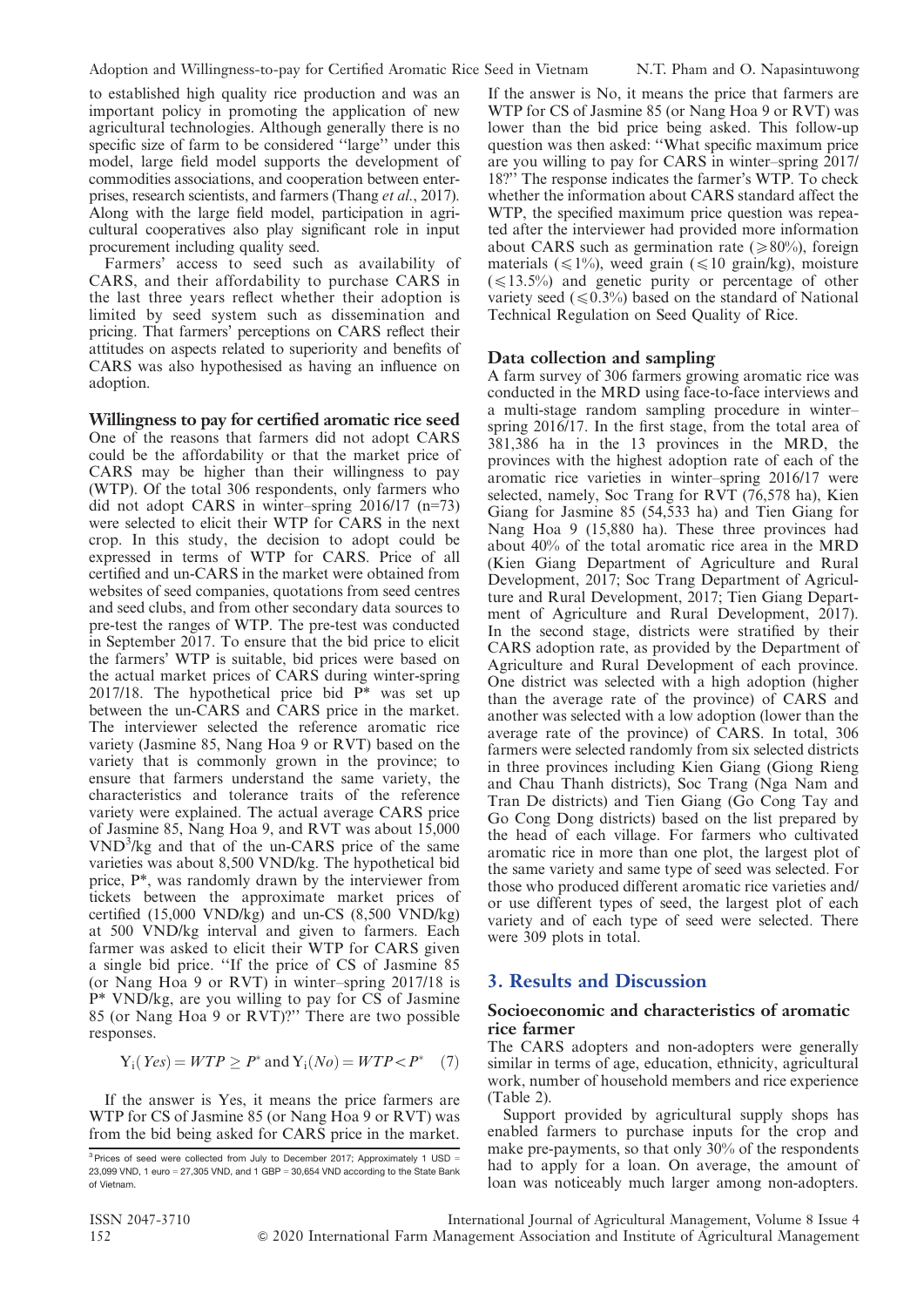Table 2: Demographics of aromatic rice farmers, Mekong River Delta, winter-spring 2016/17

| <b>Item</b>                   |            | Unit          | <b>CARS Adopters</b> | <b>Non-CARS</b><br><b>Adopters</b> | <b>Total</b>      |        |
|-------------------------------|------------|---------------|----------------------|------------------------------------|-------------------|--------|
| Head age                      |            | Year          | $52.21 \pm 10.71$    | $52.77 \pm 10.81$                  | 52.35 $\pm$       | ns     |
|                               |            |               |                      |                                    | 10.72             |        |
| Head sex                      | Female     | %             | 0.05                 | 0.10                               | 0.06              |        |
|                               | Male       |               | 0.95                 | 0.90                               | 0.94              |        |
| Head education                |            | Year          | $7.12 \pm 3.46$      | $6.04 \pm 3.41$                    | $6.87 \pm 3.47$   | $**$   |
| Ethnicity                     | Kinh       | $\%$          | 0.85                 | 0.73                               | 0.82              |        |
|                               | Hoa        |               | 0.01                 | 0.01                               | 0.01              |        |
|                               | Khmer      |               | 0.14                 | 0.26                               | 0.17              |        |
| Head_job                      | Agri       | $\frac{0}{0}$ | 0.91                 | 0.93                               | 0.92              |        |
|                               | Other      |               | 0.09                 | 0.07                               | 0.08              |        |
| Loan                          | <b>Yes</b> | $\frac{0}{0}$ | 28.39                | 36.99                              | 30.42             |        |
|                               | No.        |               | 71.61                | 63.01                              | 69.58             |        |
|                               | Amount     | Mil.VND       | 59.79                | 180.07                             | 94.34             |        |
| Labour                        | Household  | Person        | $2.47 \pm 1.00$      | $2.66 \pm 1.19$                    | $2.52 \pm 1.05$   | ns     |
|                               | Male       |               | $1.39 \pm 0.68$      | $1.58 \pm 0.80$                    | $1.44 \pm 0.71$   | $\ast$ |
|                               | Female     |               | $1.08 \pm 0.66$      | $1.08 \pm 0.75$                    | $1.08 \pm 0.68$   | ns     |
| Rice experience               |            | Year          | $27.58 \pm 11.27$    | $29.18 \pm 12.01$                  | $27.96 \pm 11.45$ | ns     |
| Aroma rice experience         |            | Year          | $10.05 \pm 6.74$     | $10.92 \pm 6.50$                   | $10.25 \pm 6.68$  | ns     |
| <b>Number of observations</b> |            |               | 233                  | 73                                 | 306               |        |

Data are shown as mean  $\pm$  standard deviation.

\*\*,\* Significant difference at 5% and 10% confident level, respectively; <sup>ns</sup> non-significant between two groups using a t-test.

|  |  |  |  | Table 3: Aromatic rice farming characteristics, Mekong River Delta, winter-spring 2016/17 |  |
|--|--|--|--|-------------------------------------------------------------------------------------------|--|
|  |  |  |  |                                                                                           |  |
|  |  |  |  |                                                                                           |  |

|                            |      | <b>CARS Adopters</b>  | <b>Non-CARS Adopters</b> | Total                 |      |
|----------------------------|------|-----------------------|--------------------------|-----------------------|------|
| <b>Items</b>               | Unit | Mean                  | Mean                     | Mean                  |      |
| Total area                 | ha   | $2.59 \pm 4.67$       | $3.46 \pm 2.59$          | $2.80 + 4.28$         | ns   |
| Rice area                  | ha   | $2.44 \pm 4.60$       | $3.34 \pm 2.55$          | $2.65 \pm 4.22$       | ns   |
| Rice plot                  | plot | $1.83 \pm 1.23$       | $2.64 \pm 2.16$          | $2.03 \pm 1.54$       | ***  |
| Aroma area                 | ha   | $2.27 \pm 3.80$       | $3.25 + 2.49$            | $2.50 \pm 3.55$       | $**$ |
| Aroma rice plot            | plot | $1.78 \pm 1.22$       | $2.56 + 2.14$            | $1.96 \pm 1.52$       | ***  |
| Largest aromatic rice plot | ha   | $1.55 \pm 1.97^{(1)}$ | $2.27 + 1.71^{(2)}$      | $1.72 \pm 1.93^{(3)}$ | ***  |
| Number of observations     |      | 233                   | 73                       | 306                   |      |

Data are shown as mean  $\pm$  standard deviation. Number of observations (n):  $^{(1)}$ <sub>n=236;</sub>  $^{(2)}$ <sub>n=73;</sub>  $^{(3)}$ <sub>n=309</sub>.

\*\*\*, \*\* Significant difference at 1% and 5% confident level, respectively; ns non-significant between two groups using a t-test.

This loan reflect for all agricultural activities. Non CARS adopters may be engaged in other crops and aquaculture which require higher investment. Most respondents had a formal education to secondary school because younger rural residents with higher education mostly had left to find non-agricultural jobs in the cities. In rural areas, agriculture is the primary source of employment: 90% of respondents are working in agriculture, the rest are employed as local officers, teachers, civil servants and other jobs. The labour supply of each household averaged from two to three people with more males than females engaged in agricultural activities. Nowadays, most farmers utilize machinery in most the stages of rice production so that labour is no longer much of a constraint as it had been in past decades. Some activities however such as weeding, postsowing and spraying chemicals or applying fertilizers remain labour- intensive. The MRD is considered as the main rice region in Vietnam so many farmers have been growing rice there for nearly 30 years, while aromatic rice varieties (such as Jasmine 85, VD20, RVT and Nang Hoa 9) have only been popular for around 15 years (since 2004). However, the number of years growing aromatic rice also was not significantly different between the adopter and non-adopter groups.

The characteristics of aromatic rice farming are reported in Table 3. The total agricultural area is larger than total rice area which is also larger than the total aromatic rice area, implying that generally farmers who grow aromatic rice also cultivate other types of rice and engage in other agricultural activities. From the selected largest plots of the same aromatic rice variety using the same seed type (representative area), there were 309 plots of aromatic rice. The size of aromatic rice plot cultivated using CARS was significantly smaller than that of non-CARS plots. Furthermore, area is expected to have considerable impact on CARS adoption because the larger the area a farmer has, the higher the input investment required, especially seed (Chi, 2002).

The main varieties grown in winter–spring 2016/17 included Jasmine 85, Nang Hoa 9 and RVT with shares of 33.3%, 27.5%, and 25.9%, respectively. In the formal seed system, the seed centre is considered as the main supplier of CS. However, in the 236 plots under CARS, the percentage of farmers buying the seed directly from seed centres was only 3%; most farmers bought CARS from private companies (65% from seed company's shop and 30% from input retail shop) (Figure 1). The majority of non-adopters kept the seeds (73 plots) and only 18% bought or exchanged seeds with their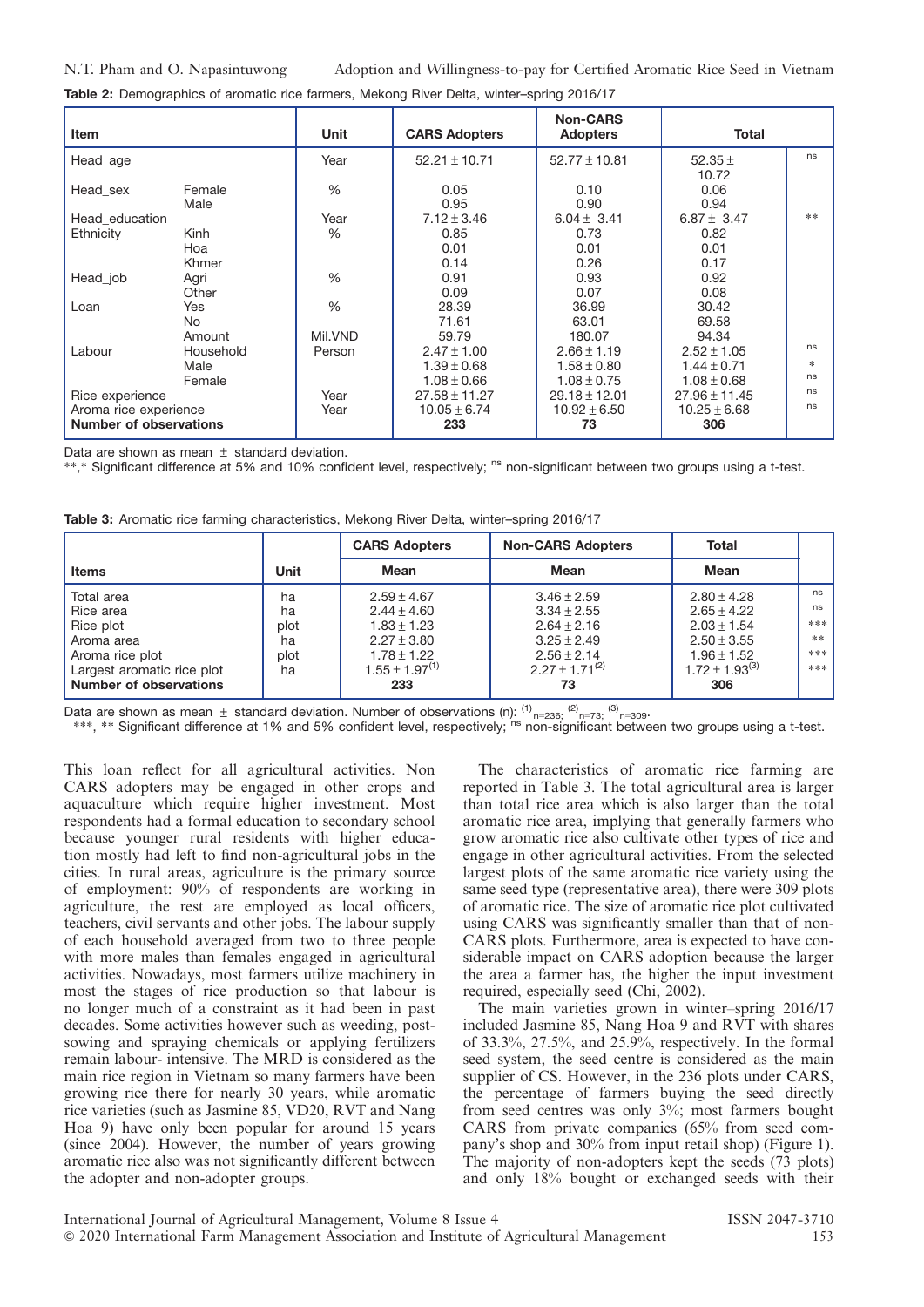

a. Certified seed sources (n=236)

b. Un-certified seed source (n=73)

Figure 1: Sources of certified and uncertified aromatic rice seed, Mekong River Delta, winter–spring 2016/17

neighbors. Most of the farmers did not believe in other seed producers or other farmers so they would buy basic seed to produce on their own small area for the next season. The non-adopters of CARS self-produced seed and used it for the next two crops, whereas the CARS adopters purchased seeds for every crop from CS suppliers.

All CARS adopters and some non-adopters who reported changing seed during the survey season (253 farmers) were asked for the reason that they want to change the seed (buying CS) was determined by asking the question ''Why do you want to replace the seed?'' A farmer could select one or more of the answers, including starting to have disease problems, high growth of weeds and contamination, wanting to grow new variety, and other reasons. The main reason the farmers cited for changing the seed was to reduce the weed rate; 44.7% of the farmers agreed with that statement. This is because weed is one of the common problems of uncertified rice seed. The CS offers farmers with cleanliness  $(\leq 1\%$  of foreign materials), and the weed grains must be less than 10 grains per kilogramme (National Technical Regulation on Seed Quality of Rice, 2011). Changing the seed to improve tolerance to diseases and to change the variety were mentioned by 37.9% and 19.8%, respectively. Specifically, farmers believed that if they kept the seed for many crops without good field inspection, their rice field would be more susceptible to disease and there would be more weeds in the next crop (Figure 2).

Factors affecting certified aromatic rice seed use The coefficient estimates from the logistic adoption model and their marginal effects are shown in Table 4. All independent variables were tested for correlation and reported no multicollinearity problem (less than 0.35) (Hinkle et al., 2003). There were seven factors with a significant influence on the probability of adopting CARS. Availability of CARS, membership in social organizations, and perceived difference in profitability were positively related to the probability of adopting CARS, while the seed rate and area factors reduced the probability of CARS adoption.

Being a member of a social organization, specifically cooperatives, large farm field program, contract farming with private companies had a positive effect on CARS use. Organizations were expected to provide training courses, facilitate exchange of knowledge and make farmers more aware and gain a better understanding of the benefits of using CARS. These results imply that if farmers perceive that CARS provide a greater profit, the probability of using CARS increases. The positive influence of perception on profitability advantage was also found by Chi (2002) in a farming systems context. The marginal effect indicated that farmers were 16.80% more likely to use CARS in rice cultivation compared to un-CARS when they believed that CARS would provide greater benefit according to the logit model. Similarly, farmers are more likely to adopt CARS if CARS were always available when farmers wanted to use it. In Vietnam, the current rice seed system allows un-CS to be exchanged and distributed in local areas e.g. within the commune of the seed farms. Only CS is legally permitted for commercial purpose. In Thailand, for example, quality declared seed is used in rice seed system so private seed companies only need to ensure that commercial seed has met minimum standards (Napasintuwong, 2018), and need not be certified by the government or certification body. Chaowakul (2016) also suggested that a more efficient way to ensure quality seed is the certification at field level. Due to the high cost of a certification system (about 120 USD for one seed batch)<sup>4</sup>, options of quality declared seed system similar to Thailand could provide greater access to quality seed by allowing allow private seed companies to take a

<sup>&</sup>lt;sup>4</sup> The cost of field certification is 1,500,000 VND/field less than 5 ha plus sample collection fee of 780,000 VND/2 samples plus lab test of 600,000 VND/all 5 certified seed standards.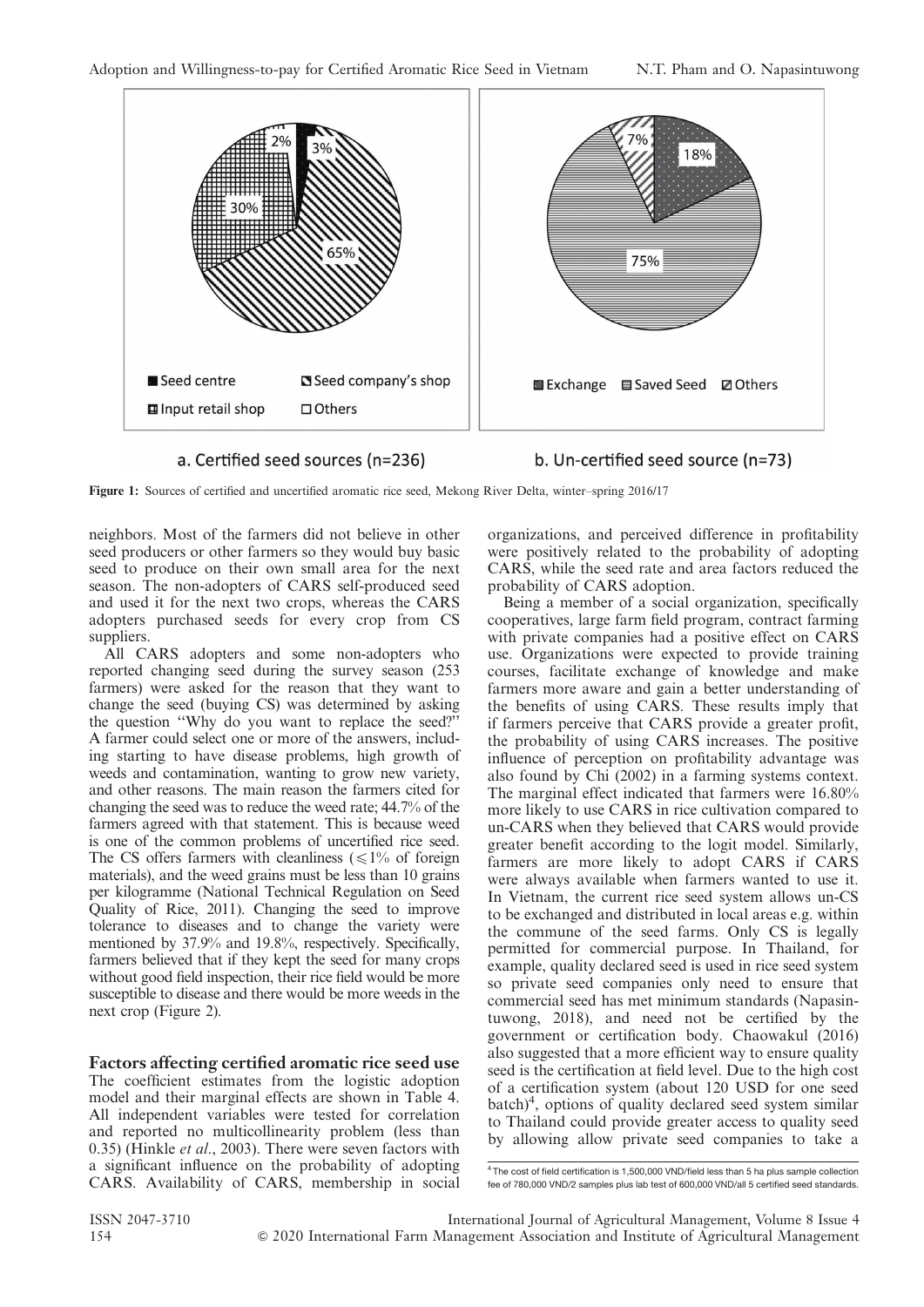

Figure 2: Reasons for replacing aromatic rice seed, Mekong River Delta, winter–spring 2016/17 (n=253)

Table 4: Coefficient estimates and marginal effects of certified aromatic rice seed adoption, Mekong River Delta, winter-spring 2016/17

| Variable                                                                                                                                                                                                                                                                         | <b>Coefficient</b>                                                                                                                                      |                                                 | <b>Marginal Effect</b>                                                                                                                                  |                                                   |
|----------------------------------------------------------------------------------------------------------------------------------------------------------------------------------------------------------------------------------------------------------------------------------|---------------------------------------------------------------------------------------------------------------------------------------------------------|-------------------------------------------------|---------------------------------------------------------------------------------------------------------------------------------------------------------|---------------------------------------------------|
| Age<br>Education<br>Labour<br>Aromatic rice experience<br>Cooperative<br>Large Farm Field<br>Contract<br>Availability of CARS<br>Afford to purchase CARS<br>Area of aromatic rice plot<br>Seed Rate<br>Perception of profit<br>Perception of purity<br>Perception of germination | $-0.0126$<br>0.0164<br>$-0.1382$<br>$-0.0165$<br>0.7357<br>0.9286<br>1.6729<br>1.1510<br>0.5086<br>$-0.1561$<br>$-0.0202$<br>1.2110<br>0.7217<br>0.0719 | *<br>$**$<br>**<br>$**$<br>$**$<br>***<br>***   | $-0.0015$<br>0.0020<br>$-0.0169$<br>$-0.0020$<br>0.0797<br>0.1002<br>0.1541<br>0.1846<br>0.0696<br>$-0.0191$<br>$-0.0025$<br>0.1680<br>0.1081<br>0.0089 | $**$<br>$**$<br>***<br>$**$<br>$**$<br>***<br>*** |
| Constant                                                                                                                                                                                                                                                                         | 2.3120                                                                                                                                                  |                                                 |                                                                                                                                                         |                                                   |
| Number of observations<br>LR $chi2(13)$<br>$Prob$ chi <sub>2</sub><br>Log likelihood<br>Pseudo $R^2$                                                                                                                                                                             |                                                                                                                                                         | 309<br>91.27<br>< 0.0001<br>-123.2995<br>0.2701 |                                                                                                                                                         |                                                   |

Note: \*, \*\*, \*\*\* statistic is significant at 10%, 5% and 1% level, respectively.

greater role in producing and marketing of quality seed. Furthermore, authorized local farmers associations capable of certifying rice seed could take on responsibility of seed certification especially for aromatic rice varieties suitable to specific local areas to provide the right variety seed at the right time for farmers. This finding is similar that of Ghimire  $et$  al., (2015), who found that the adoption of new and improved rice varieties is positively influenced by the availability of and farmers' easy access to seeds in local stores.

In contrast, the higher is the rate of seed use, the lower is the probability of adopting CARS. The probability of a farmer using CS went down when the seed rate increased by one kilogramme per hectare. This might have been associated with the higher production cost from a higher seed rate, especially as the price of CS was higher, which farmers perceived as a major cost disadvantage (Thu, 2014). The results also showed that some farmers with large areas of aromatic rice were less likely to adopt CARS in the winter-spring season; the probability of adoption dropped by 1.91%. The average market price of CARS was nearly twice the price of un-CARS during the time of interview (about 15,000 VND/kg vs 8,500 VND/kg). Generally seed takes only about 22% of cash cost of rice production in the MRD (Liese *et al.*, 2014), but by adopting CARS the cost of seed can be a significant investment for farmers. In the adoption model, the seed rate and size of plot was from the largest aromatic rice plot of each seed type of each variety, it shows that farmers intended to use CS for smaller plots, but may use un-CS for the larger plots.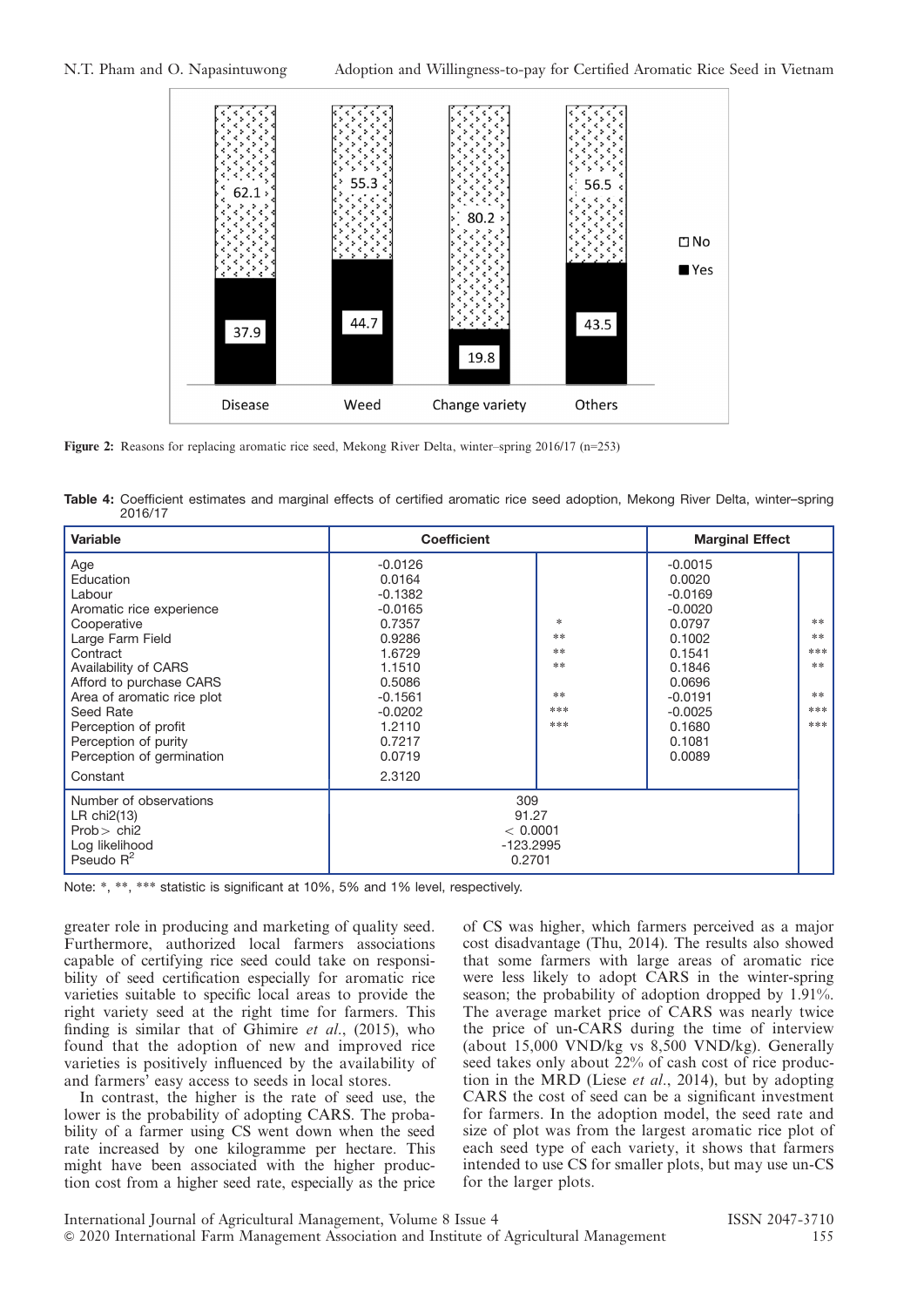| Variety             | <b>WTP (1,000 VND/ha)</b>                      | Mean             | <b>STD</b>     | Max              | Min            | P-value               |
|---------------------|------------------------------------------------|------------------|----------------|------------------|----------------|-----------------------|
| Jasmine $85$ (n=35) | Without information<br>With information        | 11.629<br>11.729 | 1,725<br>1.767 | 16,000<br>16,500 | 9.000<br>9,000 | $0.811$ <sup>ns</sup> |
| $RVT$ (n=30)        | Without information<br>With information        | 12.200<br>12.433 | 2,490<br>2,431 | 16,000<br>16,000 | 8,000<br>8,500 | $0.715$ <sup>ns</sup> |
| Other $(n=8)$       | Without information<br>With information        | 12.750<br>12.750 | 2,171<br>2.171 | 15,000<br>15.000 | 9,000<br>9,000 | 1.000 $^{\text{ns}}$  |
| Total $(n=73)$      | <b>Without information</b><br>With information | 11,986<br>12.130 | 2,123<br>2.115 | 16,000<br>16,500 | 8,000<br>8,500 | $0.682$ <sup>ns</sup> |

Table 5: Willingness to pay for certified aromatic rice seed, Mekong River Delta, winter-spring 2017/18

#### Farmers' willingness to pay for certified aromatic rice seed in winter–spring 2017/18

Of the 309 aromatic rice growers, 73 did not use CARS in winter–spring 2016/17. Of these non-CARS adopters, 67% reported WTP for CARS in the next crop. The rest accepted the lower bid price. The results in Table 5 show that farmers' WTP for Jasmine 85 was lower than for the RVT variety because Jasmine 85 is a popular variety in the MRD. Its popularity owes to the diversified seed suppliers and a lower price than for RVT, which has fewer seed suppliers. In general, the WTP for CARS was 11,986 VND/kg. This WTP price lies between the recent market price of CARS (14,337 VND/kg) and un-CARS (8,941 VND/kg) prices paid in the previous winter– spring. However, after farmers gained more information on CARS, based on the certified rice seed standard, the WTP increased from 11,986 to 12,130 VND/kg. Nevertheless, the WTP for CARS is significantly below the current market price. This implies that farmers may not have enough information about the CARS quality and may not sufficiently perceive the benefits associated with seed quality such as higher grain quality from higher genetic purity and lower cost from lower weeding. Trust in seed certification system may be another possible reason for non adoption; they would be relulctant to use CARS if they did not believe that CARS is a better quality seed than the un-CARS and give higher benefits that can compensate for its higher price. To increase CARS adoption, it is important to increase farmers' awareness, knowledge and understanding of the essential attributes of good quality seed and benefits of using CS especially those that have a strong influence on their WTP. In addition, if the price of CS is higher than what farmers can afford, lowering the cost of producing and certifying the seeds can significantly contribute to promoting the adoption of CARS. To increase CARS adoption, it is important to increase farmers' awareness and knowledge of the quality and benefits of using CS. In addition, for those who are not at present adopting CS, seed price is the main factor in deciding whether they are willing to use CS. Access to quality seed with affordable price is another key factor in promoting the adoption of CARS.

#### 4. Conclusion

A growing consumer preference for aromatic rice is happening in the world market. To meet the expected increase in demand for aromatic rice and compete better in the export market, Vietnam's policy to encourage quality aromatic rice production is being vigorously promoted. The policy includes, among others, measures that encourage farmers to adopt good varieties and use CARS, which would ensure quality and uniformity of rice products. To compete with other aromatic rice exporters, Vietnam must consider its options for improving rice quality; expanding the use of CARS is an essential condition for high-quality rice production. The results revealed that CARS adopters purchased CS mainly from seed companies (65%) while 75% of the farmers who are un-CARS users used their own seed. The findings from the CARS adoption model suggest that seed rate, area planted to aromatic rice, membership in social organizations, positive perception of comparative profitability, and availability of CS have influenced farmer's adoption of CARS. By reducing the amount of seed used, farmers can save on costs and likely have a higher return, resulting in a greater probability of adopting CARS. This is consistent with current government policy to reduce the costs of production by using the optimal seed rate and high-quality seed (Ministry of Agriculture and Rural Development, 2016). Availability of quality seed was one of the biggest factors mentioned in previous studies and was supported by our results. Many farmers who were not able to access CARS at the appropriate time and those with a greater rice cultivation area tended not to adopt CARS in order to save costs. By using the elicit method, it was revealed that the WTP for CARS was 11,986 VND/kg, which was lower than the current market price of CARS.

Our results also suggest that policies should move towards delivering quality seed to guarantee its availability at an affordable price so that farmers can obtain their seed in time and easily. The relevant information on CS standards should be shared with farmers to make them aware and clearly understand the benefits from adopting CARS. The results also show that farmers who joined social organizations were more likely to adopt CARS. Provided that farmers are willing to pay higher for CARS after they are informed about the quality and other positive attributes, it is important to educate farmers on the benefits of using CARS. It would be more efficient to provide the extension messages through farmers' organizations. The findings from the adoption model also confirm that farmers' perception of a relatively higher profitabilty increases the adoption of CARS.

This study is limited to three varieties of aromatic rice and the selected plot is the largest plot of the household. Future study may consider broaden the scope to include other types of rice and all rice plots which may yield different results. In addition, the study did not reveal whether cost of adopting CS is compensated by the increasing benefits; the evidence of benefit cost comparison between CARS and un-CARS will add key information for policy maker in future promotion of CARS.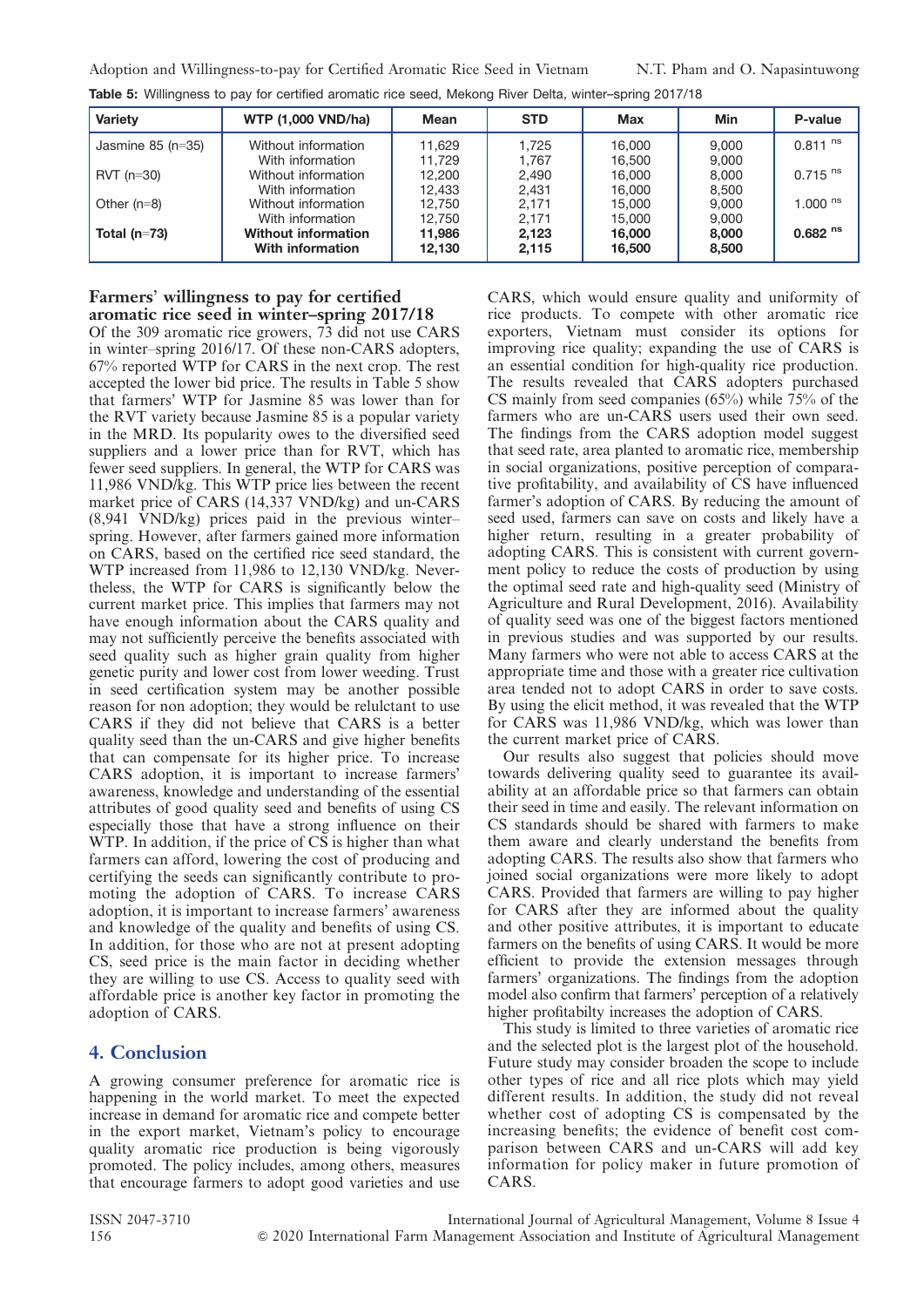#### About the authors

Orachos Napasintuwong is Assistant Professor at Department of Agricultural and Resource Economics, Kasetsart University, Thailand. Her teaching and research are largely related to economics of biotechnology and agricultural innovation, agricultural production economics. Her researches focus on economic analysis of technology adoption and dissemination, seed industry and agricultural biotechnology in Southeast Asia.

Nguyen Thi Pham is a former master student of Agricultural and Resource Economics Department at Kasetsart University, Thailand, and a researcher at Can Tho University, Vietnam. Her research interests include Agricultural technology, adoption and agricultural policy.

#### Acknowledgements

Financial support for this study was provided by the International Food Policy Research Institute (www.ifpri. org) and the CGIAR Research Program on Policies, Institutions, and Markets (www.pim.cgiar.org). The views expressed do not necessarily reflect those of IFPRI. We are grateful to Dr. David Spielman for his recommendations on seed adoption practices and Dr. Santi Sanglestsawai for his suggestions on empirical modeling.

### 6. REFERENCES

- Chi, T.T.N. and Yamada, R. (2002). Factors Affecting Farmers' Adoption of Technologies in the Farming System: A Case Study in Omon District, Cantho Province, Mekong Delta. Omonrice, 10, pp. 94–100. (in Vietnamese)
- Chaowagul, M. (2016). An Adjustment of Certification System of Agricultural Product of Thailand: Case of Rice Seed. Journal of Community Development Research (Humanities and Social Sciences), 1, pp. 100–119.
- Dung, L.C., Tuan, V.V. and Nguyen, P.T. (2015). Increasing Net Return through Reducing the Production Cost of Rice Production in the Mekong Delta. Science Journal of Can Tho University, 43c, pp. 1–9. (in Vietnamese)
- Feleke, S. and Zegeye, T. (2006). Adoption of Improved Maize Varieties in Southern Ethiopia: Factors and Strategy Options. Food Policy, 31(5), pp. 442–457. 10.1016/j.foodpol.2005. 12.003
- General Department of Customs. (2016). Vietnam Aromatic Rice Export in 2015–2016. Hanoi: Vietnam Government. (in Vietnamese)
- General Statistics Office. (2017). Planted Area of Rice by Region. Hanoi: Vietnam Government. (in Vietnamese)
- Ghimire, H., Wen-chib, H. and Shrestha, R.B. (2015). Factors Affecting Adoption of Improved Rice Varieties among Rural Farm Households in Central Nepal. Rice Science, 22(1), pp. 35–43. 10.1016/j.rsci.2015.05.006
- Gregory, T. and Sewando, P. (2013). Determinants of the Probability of Adopting Quality Protein Maize (QPM) Technology in Tanzania: A Logistic Regression Analysis. International Journal of Development and Sustainability, 2(2), pp. 729–746.
- Hinkle, D.E., Wiersma, W. and Jurs, S.G. (2003). Applied Statistics for the Behavioral Sciences. 5th edition. Boston: Houghton Mifflin.
- Kien Giang Department of Agriculture and Rural Development. (2017). Certified Seed Use in Winter-Spring 2016/2017. Rach Gia: Kien Giang Government. (in Vietnamese)
- Langyintuo, A. and Mulugetta, M. (2008). Assessing the Influence of Neighborhood Effects on the Adoption of Improved

Agricultural Technologies in Developing Agriculture. African Journal of Agricultural and Resource Economics, 2(2), pp. 151–169.

- Liese, B., Isvilanonda, S., Tri, K.N., Ngoc, L.N., Pananurak, P., Pech, R., Shwe, T.M., Sombounkhanh, K., Mollmann, T. and Zimmer, Y. (2014). Economics of Southeast Asian Rice Production. Agribenchmark report 2014/1.
- Ministry of Agriculture and Rural Development. (2008). Decision 35/2008/QD-BNN - Management of Farm-Saved Seed Production. Hanoi: Vietnam Government. (in Vietnamese)
- Ministry of Agriculture and Rural Development. (2011). National Technical Regulation on Seed Quality of Rice. QCVN 01-54:2011/BNNPTNT. Hanoi: Vietnam Government. (in Vietnamese)
- Ministry of Agriculture and Rural Development. (2017). National Standard on Aromatic Milled Rice TCVN 11889:2017. Hanoi: Vietnam Government. (in Vietnamese)
- Napasintuwong, O. (2018). Rice Seed System in Thailand. ARE Working Paper No. 2561/2. Bangkok: Department of Agricultural and Resource Economics, Kasetsart University. Available at <https://econpapers.repec.org/paper/kauwpa  $per/201804.htm$  [Accessed 10 August 2019].
- National Assembly Standing Committee. (2004). Seed Ordinance-No: 15/2004/PL-UBTVQH11. Hanoi: Vietnam Government.
- Okello, J.J., Zhou, Y., Kwikiriza, N., Ogutu, S.O., Barker, I., Schulte-Geldermann E, Atieno. and E. and Ahmed, J.T. (2016). Determinants of the Use of Certified Seed Potato Among Smallholder Farmers: The Case of Potato Growers in Central and Eastern Kenya. Agriculture, 6(4), pp. 55. 10.3390/agriculture6040055.
- Rogers, E.M. (2005). Diffusion of Innovations 5th Edition. Simon and Schuster, New York, USA.
- Soc Trang Department of Agriculture and Rural Development. (2017). Certified Seed Use in Winter-Spring 2016/2017. Soc Trang: Soc Trang Government. (in Vietnamese)
- Thang, T.C., Khoi, D.K., Thiep, D.H., Lan, V.T., Tinh, T.V. and Pede, V.O. (2017). Assessing the Potential of Climate Smart Agriculture in Large Rice Field Models in Vietnam. CCAFS Working Paper No. 211. Wageningen, the Netherlands: CGIAR Research Program on Climate Change, Agriculture and Food Security (CCAFS). Copenhagen, Denmark. Available at  $\langle$  www.ccafs.cgiar.org  $>$  [Accessed 10 August 2019].
- Thu, Le. Thi. A. (2014) Status Analysis and Factors Affecting the Farmer's Use Certified Seed in Mekong River Delta Vietnam. Master thesis - Cantho University. (Vietnamese)
- Tien Giang Department of Agriculture and Rural Development. (2017). Certified Seed Use in Winter-Spring 2016/2017. My Tho: Tien Giang Government. (in Vietnamese)
- Tin, H.Q., Cuc, N.H., Be, T.T., Ignacio, N. and Berg, T. (2011). Impacts of Seed Clubs in Ensuring Local Seed Systems in the Mekong Delta, Vietnam. Journal of Sustainable Agriculture, 35(8), pp. 840–854. 10.1080/10440046.2011. 611746
- Train, K.E. (2009). Discrete Choice Methods with Simulation. New York, NY, USA: Cambridge University Press.
- Trang, T.H.T. and Napasintuwong, O. (2016). Farmers' Willingness to Change and Adoption of Aromatic Rice in Vietnam. Journal of ISSAAS International Society for Southeast Asian Agricultural Sciences, 22(2), pp. 50-65.
- Udimal, T.B., Jincai, Z., Mensah, O.S. and Caesar, A.E. (2017). Factors Influencing the Agricultural Technology Adoption: The Case of Improved Rice Varieties (Nerica) in the Northern Region, Ghana. Journal of Economics and Sustainable Development, 8(8), pp. 137–148.
- Vietnam Food Association. (2016). Vietnam's Rice Export Volume. Government, Vietnam. Available at <http://viet food.org.vn/en/market-update/statistics/107-ket-qua-xuat-khaugao-den-ngay-31122016.html > [Accessed 30 September 2017].